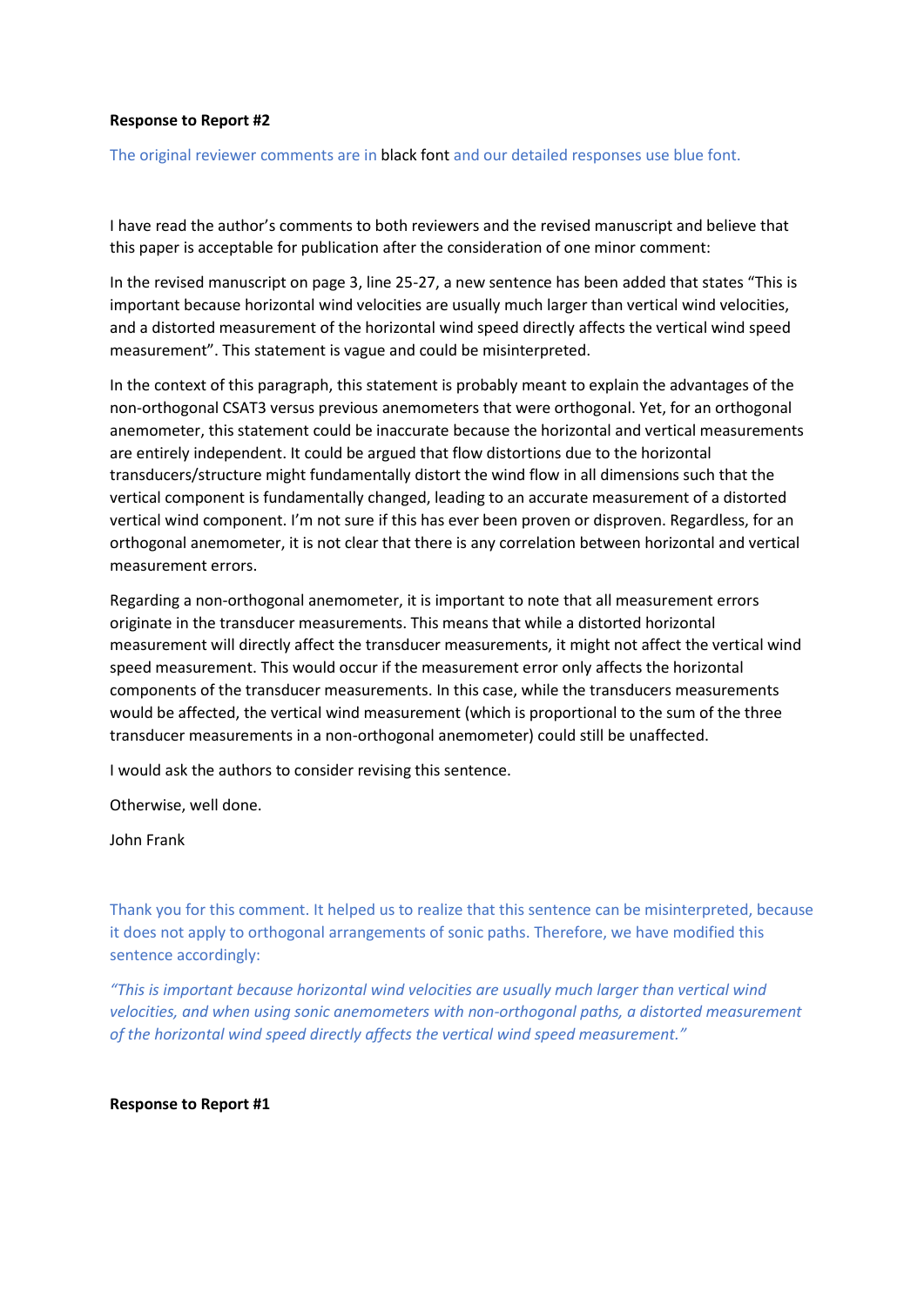## Remaining criticism:

The authors have responded well to most of the criticism, and errors have been corrected, which is good. I remain truly impressed by the PTB lidar, but I still see a few potential errors in the paper.

• Concerning stating uncertainties in the PTB lidar. All papers should address the main uncertainties in the presented data; this is standard scientific good practice. Given that the authors present somewhat inconsistent results (see below), it would be interesting for the readers to learn, whether there is a possible weak point. In example, the authors write in the review answer that an error as small as 0.0034deg in the azimuth is a huge problem. What is their pointing accuracy and how does it translate to wind speed errors?

We believe this is a misinterpretation of our response. A misalignment of 0.0034° is not a huge problem for the PTB lidar. It is rather something that can be clearly detected by the PTB lidar.

# • Abstract:

"Analysis of the corresponding cospectra showed that the CSAT3B underestimates this quantity systematically by about 3 % on average as a result of too steep a drop-off in the inertial subrange." The authors still claim that the difference in momentum flux between the PTB lidar and the sonic anemometer is due to the clearly seen difference in the spectra between 0.1 and 5Hz in Figure 8. However, as stated in my original review, because of the double log-axis plot, this way of illustrating error could be very misleading. In order to let the reader be able to see the frequency dependent contribution to the flux, the authors should show the premultiplied cospectrum and let the scale on the y-axis be linear. The authors have stated why they want to keep with the log-scale in Fig. 8, but this is not a strong argument. The figure is used in the context of explaining the underestimation of the momentum flux. If they want to impress with their signal quality, they should show the u-spectrum, which is a much stronger achievement, given that they measure at a near-vertical path. *In any way, they must still document that the "missing" 3% in uw flux stems from the range between 0.1 and 5Hz.* I don't believe that it does, but that rather the sum of the flux contribution in this range is much, much smaller. I believe that the difference come from the energy containing range, and if this is the case, then the H15 shows a substantial improvement of 3% in the uw comparison contrary to what the authors state now.

Of course, H15 cannot be used for low-pass filtering corrections, it was never intended for this use and it is utterly strange that the authors use this argument for not using the H15. Low-pass filtering effects due to path-averaging should be compensated for with path-averaging corrections, please see next comment.

It is correct that, in contrast to a double-log plot, a semi-log plot of the pre-multiplied cospectra has the property that the area under any portion of the curve is proportional to the covariance. Such a representation of the same data is presented below: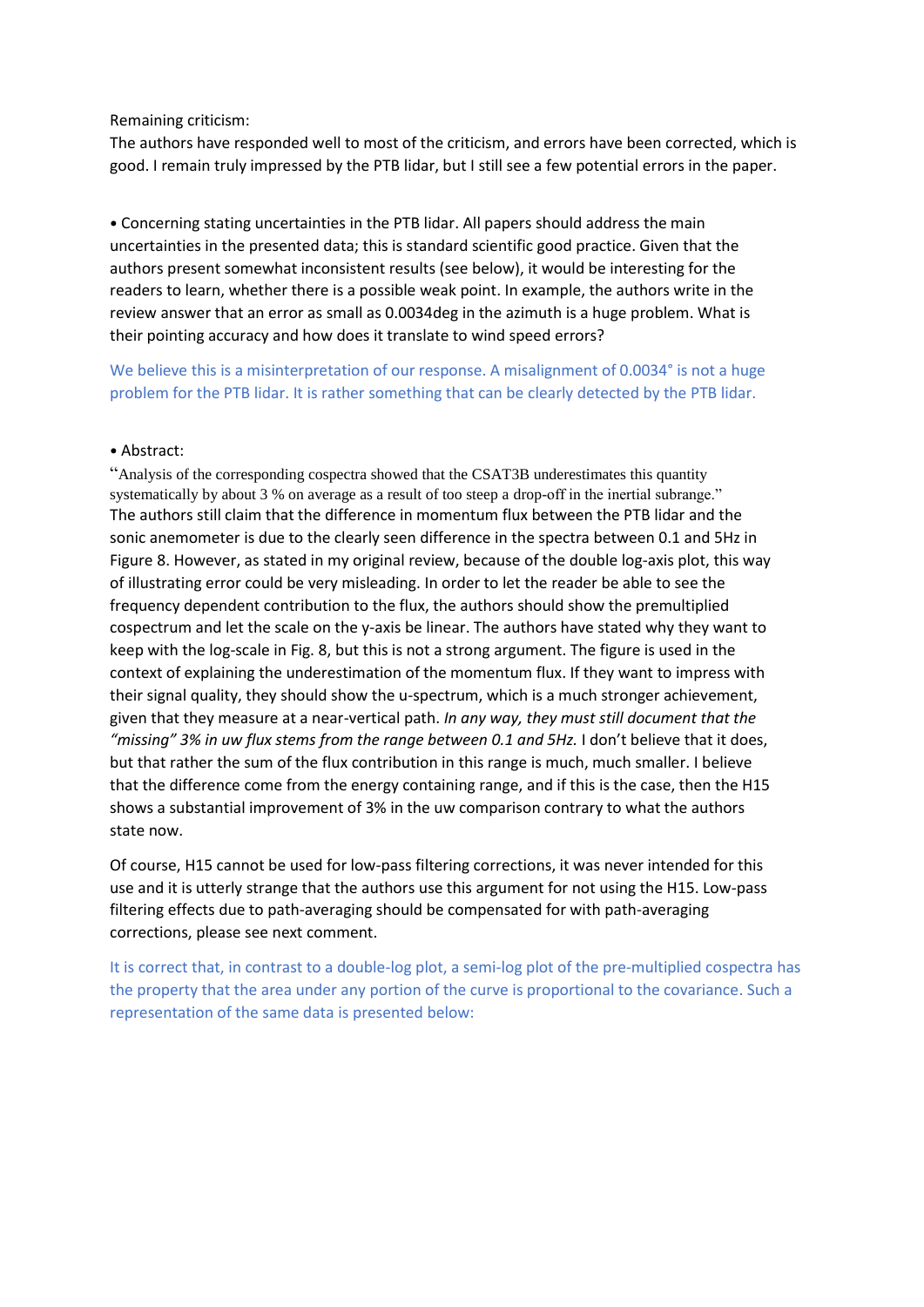

In this figure, you can also see the same behavior that we describe in the manuscript, which can be summarized in two main points:

1. The underestimation of the u'w' (and hence u\*) by the CSAT3B compared to the PTB lidar stems mostly from the range of frequencies between 0.1 Hz and 5 Hz. At lower frequencies, there seem to be no systematic differences between the between the CSAT3B and the PTB lidar in the uw cospectra. For illustration of this statement, please see also the difference plot below:



2. The H15 correction leads to an increase in cospectral energy density across all frequencies, but it does not effectively correct for this cospectral loss at high frequencies, which is the main reason for the discrepancies between the CSAT3B and the PTB lidar.

Although the semi-log plot has the above-mentioned advantages, we would still like to retain the double-log version of the plot in the manuscript, because it has the advantage that the power law appears in a straight line, and this figure illustrates that the PTB lidar follow the theoretical power law much better than the CSAT3B. This is important, because it supports our choice that the PTB lidar can be viewed as reference instrument in this comparison. In order to make this point clearer and more precise we reformulated this sentence in the abstract as follows: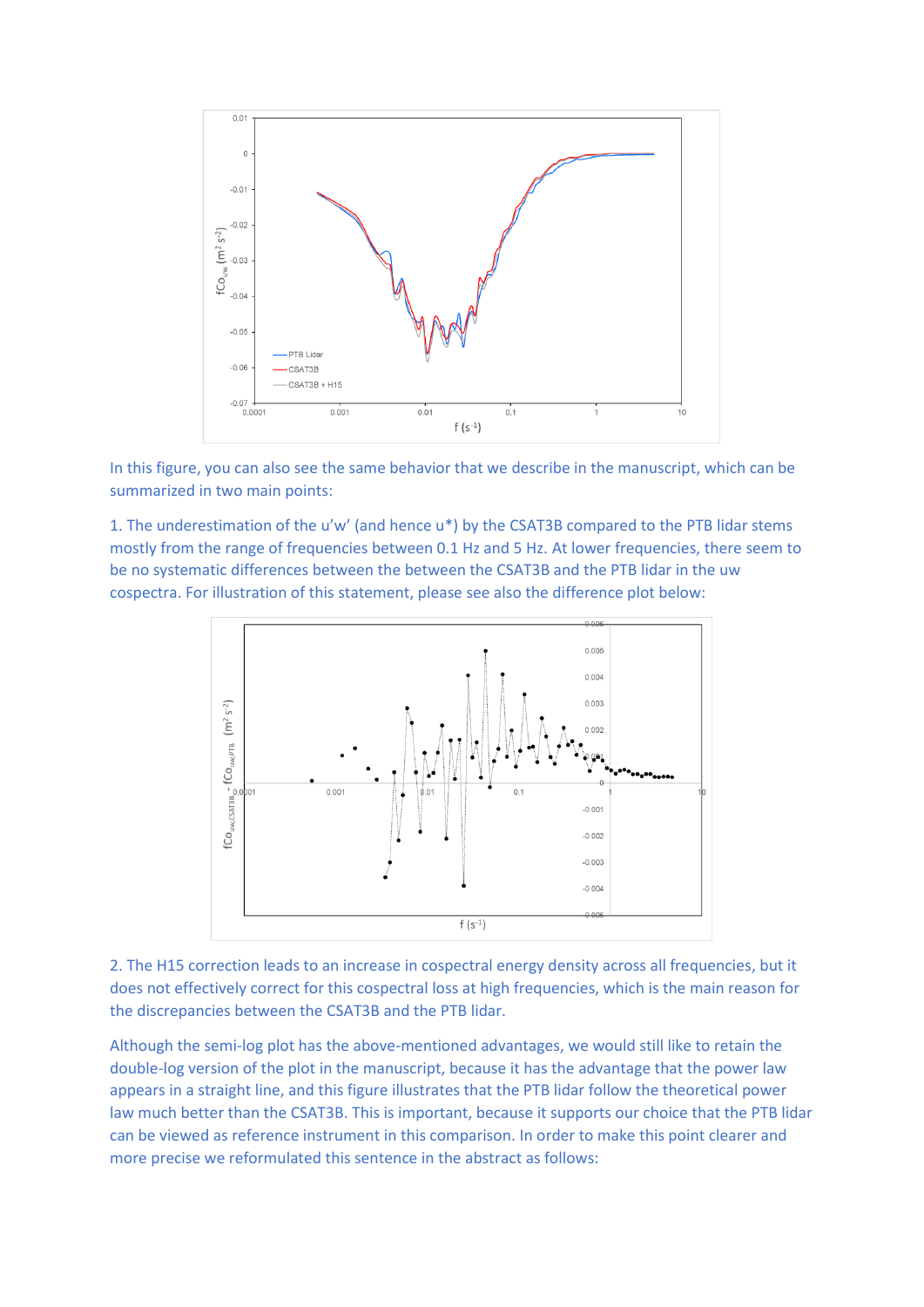*"Analysis of the corresponding cospectra showed that the CSAT3B underestimates this quantity systematically by about 3 % on average as a result of cospectral losses in the frequency range between 0.1 s<sup>−</sup><sup>1</sup> and 5 s<sup>−</sup><sup>1</sup> ."*

We have also modified the paragraph describing the cospectra in the manuscript for further clarification.

• Low-pass filtering correction/compensation for path-averaging:

The authors apply an inaccurate low-pass filtering correction erroneously, and this is not acceptable in a study where effects as small as 1% are of importance. I asked the authors to change from the Moore correction, which is an inexact approximation for path-length averaging on the vertical velocity component, to the correction published by Horst and Oncley in 2006, which is a more exact correction determined explicitly for the CSAT sonic. The answer that this is of no importance and that the authors further have applied the approximate correction for all three velocity components is not reassuring, given that Horst and Oncley (2006) showed that the three velocity components are affected differently by the path-length correction. The authors should just do it right! Whereas the absolute size of the correction is likely negligible for large fluxes and higher wind speeds, it can be of importance for low-wind speed stable situations, and these situations were not included in the Pena et al 2019 paper. Hence, it is not obvious how large the correction is, based only on measurement height. In Pena et al (2019), the correction was applied for 6.5m and 16m but low-wind speed situations were not presented. They stated their results with and without path-averaging correction and it was clear what the effects were. This is quite different from the current study.

The only alternative to applying the path-length correction by Horst and Oncley (2006) is to apply no correction for both statistics and spectra.

I assume we all agree that any correction is just a model of the reality, and the difference between different correction models is therefore just gradual and not categorical, depending on the level of simplification and generalization. Hence, we would not agree with a statement that says that one correction is absolutely correct and the other one is inaccurate. The model of Horst and Oncley (2006) also has some simplifications and generalizations, admittedly less than the Moore correction but it is still just a model. In any case, we aim to avoid confusion and we want to present our results in a way that is as transparent as possible. Therefore, we follow the advice of this reviewer and decided to add a discussion of the results without low-pass filtering correction for path-length averaging for the turbulence statistics and also present the results of the statistical comparison in Table 1. None of the conclusions are affected because the differences due to the low-pass filtering correction are much smaller than the differences caused by the H15 correction.

• I noted that the second reviewer asked the authors to refrain from being subjective in their judgement of the results, and found this a very good point. Yet, the authors still state in the abstract that the agreement is "very good". The view of "very good" can however be challenged. In example, for wind resource assessment in the field of wind energy, systematic errors of 1-2% in the mean wind speed are viewed as problematic and the CSAT sonic shows such wind direction dependent errors if one trusts the PTB lidar; around 4% for 160 deg. and -2% for 270 deg. (Fig 6). The authors should just state their results and remove the occurrences in the abstract of "very good".

We have removed qualitative statements, such as "very good", from the abstract and now just report the results in quantitative terms in the abstract.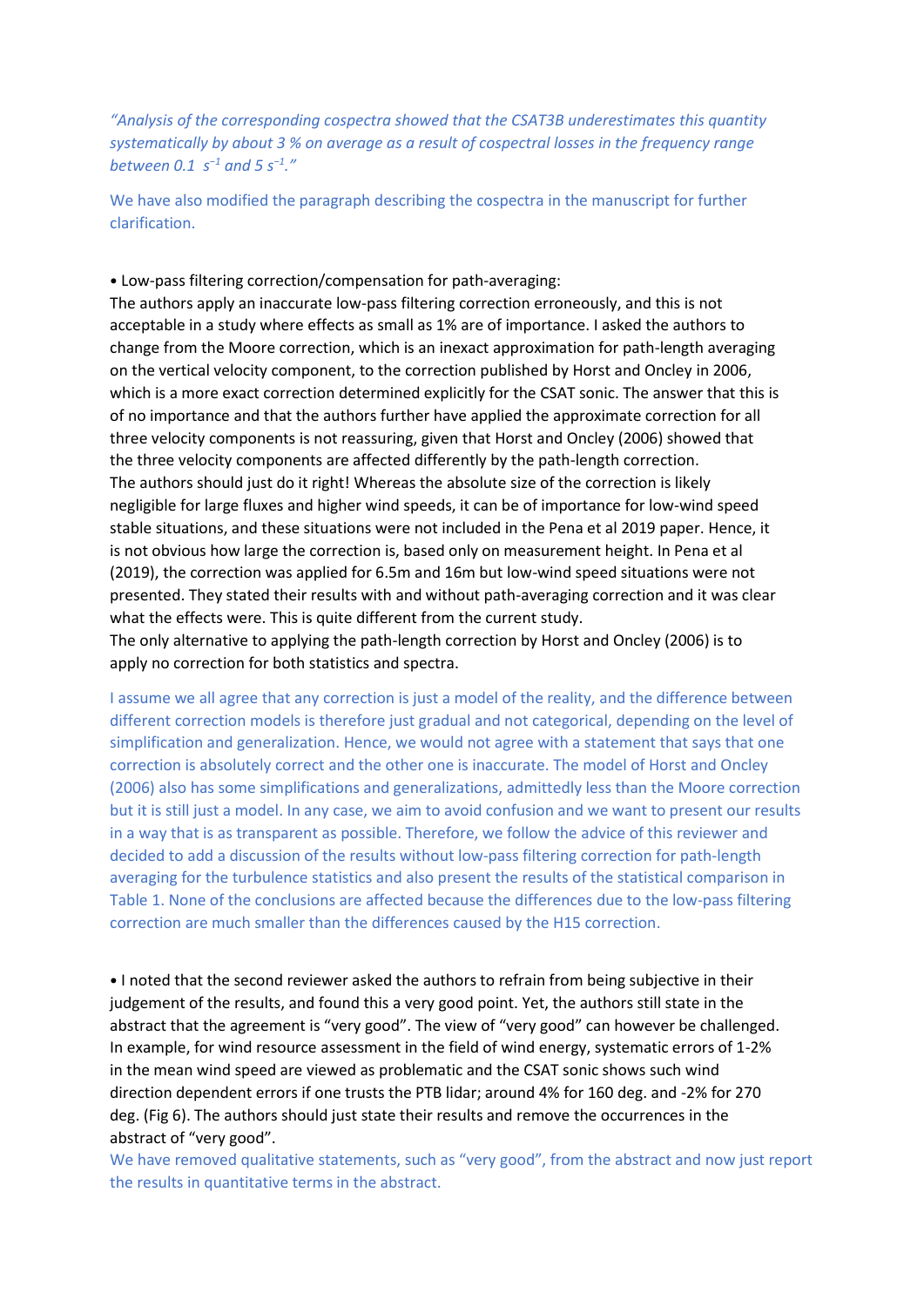Further, unless the data are still affected by spikes, the result for sig u must show the same directional dependency as that of the mean velocity. And if the sig\_u shows a directional dependence, one wonders about the other two velocity components...

These larger difference in u bar can already be seen in the scatter plot (Fig 5) and that is the reason why we investigated their wind-direction dependence. The scatter plots of sig\_u, sig\_v and sig\_w are provided in the manuscript (or in the appendix), and they do not show such larger differences for a number of data points, which would warrant further investigation.

• lines 18-19, p. 15: Comment on citation to Hogstrom and Smedman (2004). If the authors read the whole Hogstrom and Smedman paper, it should be clear to them that the statement regarding transferability from wind tunnel to atmosphere is based on a speculation and not a proven result. Whereas wind tunnels for sure have their limitations, I believe that both Hogstrom and Smedman (2004) as well as the current authors are mistaken in their strong rejection of their usefulness. Whereas the difference in drag on cylinders in laminar and turbulent flows is indeed well-known, it should be stressed that wind tunnels are not entirely laminar, but flows in wind tunnel contain a large amount of very small scale turbulence. And it is the small-scale turbulence with similar or smaller length scale than the diameter of the cylinders that matters for the drag on the cylinder. We will for sure not settle this issue here, but since the statement is strong and of very high importance for people working with wind tunnels, I would recommend to cite carefully and correctly. However, I agree with the authors that conclusions stated in the abstract of papers should be citable, so technically, the authors have a right to cite as they do.

It is clear that the results from this field intercomparison between a sonic anemometer and a 3D Doppler lidar partially disagree with the results of from wind tunnels. The field intercomparison indicates much smaller flow distortion errors. The question is which type of experiments has more validity in principle. Since this lidar experiment was conducted under typical field conditions, where sonic anemometers are normally deployed, we are confident that these results obtained in the field are more reliable. This does not mean that wind-tunnel experiments are not useful in general, and we do not write this in the manuscript. For example, we have also conducted a wind-tunnel experiment in a previous study to assess the performance of the PTB lidar against an LDA, which is no problem at all because the lidar is free of flow distortion anyways and the comparison can therefore be assumed to be independent of the Reynolds number. We also agree that there are ways to introduce turbulence in wind tunnels as well. Nevertheless, the Reynolds numbers are still smaller by several orders of magnitude. Therefore, we believe that this is the best explanation of the observed discrepancies between wind-tunnel and field experiments. For clarification, this senctence has been added to the manuscript:

# *"Therefore, we believe that this explains the differences between our field study and previous windtunnel based and LES-based experiments, and we expect that the field experiment has more validity in principle, since sonic anemometers are normally used in the field."*

What we actually also want to say is that it is generally better to avoid a flow-distortion correction through a clever design of the sensor than relying on a wind-tunnel based correction, which might not be directly transferable to the real world. For clarification, we added a sentence along these lines to the manuscript:

*"Moreover, it is generally preferable to minimize flow-distortion errors to begin with through an optimized design of the instrument, e.g. by increasing the ratio between path length and transducer*